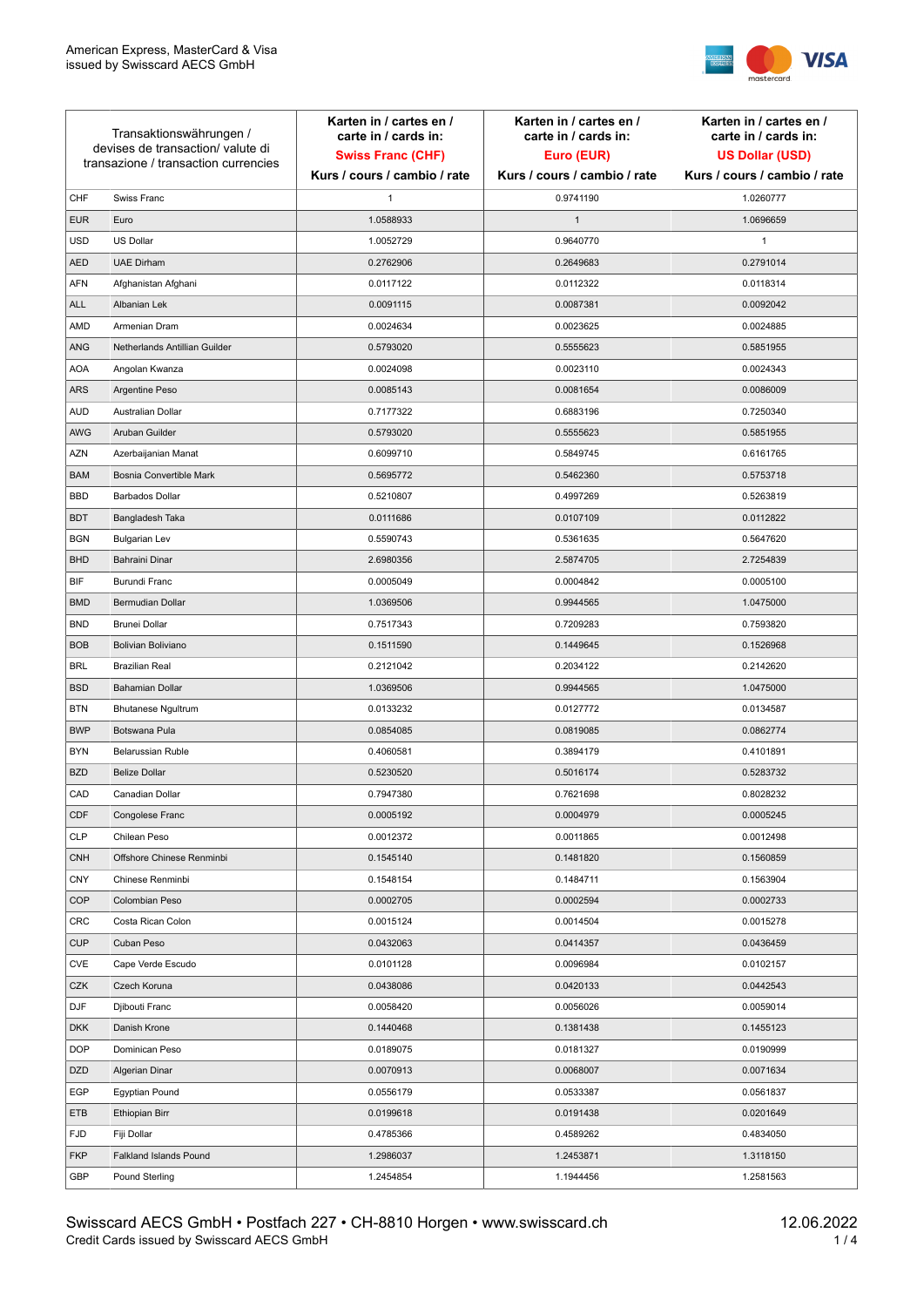

| Transaktionswährungen /              |                        | Karten in / cartes en /<br>carte in / cards in: | Karten in / cartes en /<br>carte in / cards in: | Karten in / cartes en /<br>carte in / cards in: |
|--------------------------------------|------------------------|-------------------------------------------------|-------------------------------------------------|-------------------------------------------------|
| devises de transaction/valute di     |                        | <b>Swiss Franc (CHF)</b>                        | Euro (EUR)                                      | <b>US Dollar (USD)</b>                          |
| transazione / transaction currencies |                        | Kurs / cours / cambio / rate                    | Kurs / cours / cambio / rate                    | Kurs / cours / cambio / rate                    |
| <b>GEL</b>                           | Georgia Lari           | 0.3574184                                       | 0.3427715                                       | 0.3610546                                       |
| <b>GHS</b>                           | Ghana Cedi             | 0.1448154                                       | 0.1388809                                       | 0.1462887                                       |
| GIP                                  | Gibraltar Pound        | 1.2986037                                       | 1.2453871                                       | 1.3118150                                       |
| <b>GMD</b>                           | Gambia Dalasi          | 0.0212186                                       | 0.0203491                                       | 0.0214345                                       |
| <b>GNF</b>                           | Guinea Franc           | 0.0001202                                       | 0.0001153                                       | 0.0001214                                       |
| <b>GTQ</b>                           | Guatemala Quetzal      | 0.1343343                                       | 0.1288293                                       | 0.1357009                                       |
| GYD                                  | Guyana Dollar          | 0.0049638                                       | 0.0047604                                       | 0.0050143                                       |
| <b>HKD</b>                           | Hong Kong Dollar       | 0.1280844                                       | 0.1228355                                       | 0.1293875                                       |
| <b>HNL</b>                           | Honduras Lempira       | 0.0422759                                       | 0.0405434                                       | 0.0427060                                       |
| <b>HRK</b>                           | Croatian Kuna          | 0.1470328                                       | 0.1410074                                       | 0.1485286                                       |
| <b>HTG</b>                           | Haiti Gourde           | 0.0089464                                       | 0.0085798                                       | 0.0090374                                       |
| <b>HUF</b>                           | Forint                 | 0.0027378                                       | 0.0026256                                       | 0.0027657                                       |
| <b>IDR</b>                           | Indonesia Rupiah       | 0.0000713                                       | 0.0000684                                       | 0.0000720                                       |
| <b>ILS</b>                           | New Israeli Sheqel     | 0.3028487                                       | 0.2904380                                       | 0.3059297                                       |
| <b>INR</b>                           | Indian Rupee           | 0.0133054                                       | 0.0127601                                       | 0.0134408                                       |
| <b>IQD</b>                           | Iraqi Dinar            | 0.0007102                                       | 0.0006811                                       | 0.0007174                                       |
| <b>ISK</b>                           | <b>Iceland Krona</b>   | 0.0080315                                       | 0.0077024                                       | 0.0081132                                       |
| <b>JMD</b>                           | Jamaican Dollar        | 0.0067625                                       | 0.0064854                                       | 0.0068313                                       |
| <b>JOD</b>                           | Jordanian Dinar        | 1.4646042                                       | 1.4045850                                       | 1.4795043                                       |
| JPY                                  | Yen                    | 0.0075378                                       | 0.0072289                                       | 0.0076145                                       |
| <b>KES</b>                           | Kenyan Shilling        | 0.0088704                                       | 0.0085069                                       | 0.0089606                                       |
| <b>KGS</b>                           | Kyrgyzstan Som         | 0.0130432                                       | 0.0125087                                       | 0.0131759                                       |
| <b>KHR</b>                           | Cambodia Riel          | 0.0002556                                       | 0.0002451                                       | 0.0002582                                       |
| <b>KMF</b>                           | Comoro Franc           | 0.0022182                                       | 0.0021273                                       | 0.0022408                                       |
| <b>KRW</b>                           | Korean Republic Won    | 0.0008222                                       | 0.0007885                                       | 0.0008306                                       |
| <b>KWD</b>                           | Kuwaiti Dinar          | 3.3115017                                       | 3.1757969                                       | 3.3451911                                       |
| <b>KYD</b>                           | Cayman Islands Dollar  | 1.2443413                                       | 1.1933484                                       | 1.2570006                                       |
| KZT                                  | Kazakhstan Tenge       | 0.0023795                                       | 0.0022820                                       | 0.0024037                                       |
| LAK                                  | Lao Republic Kip       | 0.0000722                                       | 0.0000692                                       | 0.0000729                                       |
| LBP                                  | Lebanese Pound         | 0.0000420                                       | 0.0000403                                       | 0.0000424                                       |
| <b>LKR</b>                           | Sri Lanka Rupee        | 0.0028842                                       | 0.0027660                                       | 0.0029135                                       |
| <b>LRD</b>                           | Liberian Dollar        | 0.0068220                                       | 0.0065424                                       | 0.0068914                                       |
| <b>LSL</b>                           | Lesotho Lothi          | 0.0656633                                       | 0.0629724                                       | 0.0663313                                       |
| <b>LYD</b>                           | Libyan Dinar           | 0.2172780                                       | 0.2083740                                       | 0.2194885                                       |
| <b>MAD</b>                           | Moroccan Dirham        | 0.1024555                                       | 0.0982569                                       | 0.1034978                                       |
| MDL                                  | Moldovan Leu           | 0.0545954                                       | 0.0523581                                       | 0.0551508                                       |
| <b>MGA</b>                           | Malagasy Ariary        | 0.0002562                                       | 0.0002457                                       | 0.0002588                                       |
| <b>MKD</b>                           | Macedonia Denar        | 0.0180561                                       | 0.0173162                                       | 0.0182398                                       |
| <b>MMK</b>                           | Myanmar Kyat           | 0.0005605                                       | 0.0005375                                       | 0.0005662                                       |
| MNT                                  | Mongolia Tugrik        | 0.0003316                                       | 0.0003180                                       | 0.0003350                                       |
| <b>MOP</b>                           | Macao Pataca           | 0.1283196                                       | 0.1230611                                       | 0.1296251                                       |
| <b>MRU</b>                           | Mauritanian Ouguiya    | 0.0284104                                       | 0.0272461                                       | 0.0286994                                       |
| <b>MUR</b>                           | <b>Mauritius Rupee</b> | 0.0235809                                       | 0.0226146                                       | 0.0238208                                       |
| <b>MVR</b>                           | Maldives Rufiyaa       | 0.0671604                                       | 0.0644082                                       | 0.0678437                                       |
| <b>MWK</b>                           | Malawi Kwacha          | 0.0010187                                       | 0.0009770                                       | 0.0010291                                       |
| <b>MXN</b>                           | Mexican Peso           | 0.0528760                                       | 0.0507091                                       | 0.0534139                                       |
| <b>MYR</b>                           | Malaysian Ringgit      | 0.2358790                                       | 0.2262127                                       | 0.2382787                                       |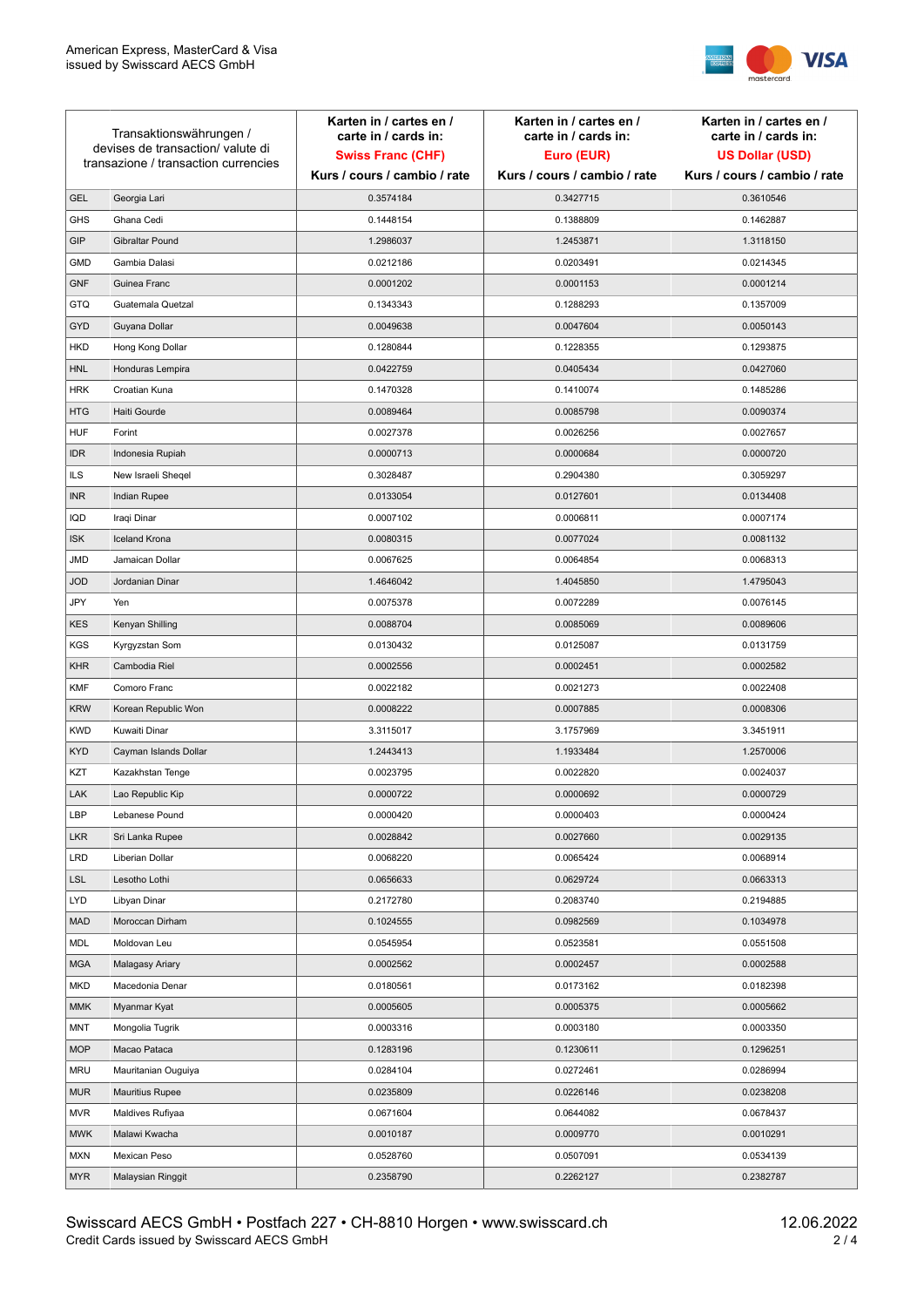

| Transaktionswährungen /<br>devises de transaction/valute di<br>transazione / transaction currencies |                             | Karten in / cartes en /<br>carte in / cards in:<br><b>Swiss Franc (CHF)</b> | Karten in / cartes en /<br>carte in / cards in:<br>Euro (EUR) | Karten in / cartes en /<br>carte in / cards in:<br><b>US Dollar (USD)</b> |
|-----------------------------------------------------------------------------------------------------|-----------------------------|-----------------------------------------------------------------------------|---------------------------------------------------------------|---------------------------------------------------------------------------|
|                                                                                                     |                             | Kurs / cours / cambio / rate                                                | Kurs / cours / cambio / rate                                  | Kurs / cours / cambio / rate                                              |
| <b>MZN</b>                                                                                          | Mozambique Metical          | 0.0162030                                                                   | 0.0155390                                                     | 0.0163678                                                                 |
| <b>NAD</b>                                                                                          | Namibia Dollar              | 0.0656865                                                                   | 0.0629947                                                     | 0.0663548                                                                 |
| <b>NGN</b>                                                                                          | Nigeria Naira               | 0.0024689                                                                   | 0.0023677                                                     | 0.0024940                                                                 |
| <b>NIO</b>                                                                                          | Nicaragua Cordoba Oro       | 0.0290957                                                                   | 0.0279034                                                     | 0.0293917                                                                 |
| <b>NOK</b>                                                                                          | Norwegian Krone             | 0.1053106                                                                   | 0.1009950                                                     | 0.1063820                                                                 |
| <b>NPR</b>                                                                                          | Nepalese Rupee              | 0.0083159                                                                   | 0.0079751                                                     | 0.0084005                                                                 |
| <b>NZD</b>                                                                                          | New Zealand Dollar          | 0.6470828                                                                   | 0.6205654                                                     | 0.6536659                                                                 |
| <b>OMR</b>                                                                                          | Oman Rial                   | 2.6374434                                                                   | 2.5293614                                                     | 2.6642753                                                                 |
| PAB                                                                                                 | Panamanian Balboa           | 1.0369506                                                                   | 0.9944565                                                     | 1.0475000                                                                 |
| <b>PEN</b>                                                                                          | Peru Sol                    | 0.2773142                                                                   | 0.2659499                                                     | 0.2801354                                                                 |
| <b>PGK</b>                                                                                          | Papua New Guinea Kina       | 0.2944940                                                                   | 0.2824257                                                     | 0.2974900                                                                 |
| PHP                                                                                                 | Philippine Peso             | 0.0196121                                                                   | 0.0188084                                                     | 0.0198116                                                                 |
| <b>PKR</b>                                                                                          | Pakistan Rupee              | 0.0051334                                                                   | 0.0049230                                                     | 0.0051856                                                                 |
| <b>PLN</b>                                                                                          | Zloty                       | 0.2352938                                                                   | 0.2256515                                                     | 0.2376876                                                                 |
| <b>PYG</b>                                                                                          | Paraguay Guarani            | 0.0001515                                                                   | 0.0001453                                                     | 0.0001530                                                                 |
| QAR                                                                                                 | Qatari Rial                 | 0.2787575                                                                   | 0.2673341                                                     | 0.2815934                                                                 |
| <b>RON</b>                                                                                          | Leu                         | 0.2237141                                                                   | 0.2145463                                                     | 0.2259900                                                                 |
| <b>RSD</b>                                                                                          | Serbian Dinar               | 0.0093146                                                                   | 0.0089329                                                     | 0.0094094                                                                 |
| <b>RUB</b>                                                                                          | Russian Ruble               | 0.0180236                                                                   | 0.0172850                                                     | 0.0182070                                                                 |
| <b>RWF</b>                                                                                          | Rwanda Franc                | 0.0010170                                                                   | 0.0009753                                                     | 0.0010273                                                                 |
| SAR                                                                                                 | Saudi Riyal                 | 0.2705445                                                                   | 0.2594576                                                     | 0.2732969                                                                 |
| SBD                                                                                                 | Solomon Islands Dollar      | 0.1328334                                                                   | 0.1273899                                                     | 0.1341848                                                                 |
| <b>SCR</b>                                                                                          | Seychelles Rupee            | 0.0748733                                                                   | 0.0718050                                                     | 0.0756350                                                                 |
| <b>SDG</b>                                                                                          | Sudanese Pound              | 0.0023281                                                                   | 0.0022327                                                     | 0.0023518                                                                 |
| <b>SEK</b>                                                                                          | Swedish Krona               | 0.1018321                                                                   | 0.0976590                                                     | 0.1028681                                                                 |
| SGD                                                                                                 | Singapore Dollar            | 0.7287697                                                                   | 0.6989048                                                     | 0.7361838                                                                 |
| <b>SHP</b>                                                                                          | St Helena Pound             | 1.2986037                                                                   | 1.2453871                                                     | 1.3118150                                                                 |
| <b>SLL</b>                                                                                          | Sierra Leone Leone          | 0.0000788                                                                   | 0.0000756                                                     | 0.0000796                                                                 |
| SOS                                                                                                 | Somali shilling             | 0.0017954                                                                   | 0.0017218                                                     | 0.0018137                                                                 |
| SRD                                                                                                 | Suriname Dollar             | 0.0476504                                                                   | 0.0456977                                                     | 0.0481352                                                                 |
| SSD                                                                                                 | South Sudanese Pound        | 0.0021542                                                                   | 0.0020659                                                     | 0.0021761                                                                 |
| <b>STN</b>                                                                                          | Sao Tome and Principe Dobra | 0.0441545                                                                   | 0.0423451                                                     | 0.0446037                                                                 |
| <b>SVC</b>                                                                                          | El Salvador Colon           | 0.1185086                                                                   | 0.1136521                                                     | 0.1197142                                                                 |
| SZL                                                                                                 | Swaziland Lilangeni         | 0.0656865                                                                   | 0.0629947                                                     | 0.0663548                                                                 |
| THB                                                                                                 | Baht                        | 0.0294073                                                                   | 0.0282022                                                     | 0.0297065                                                                 |
| TJS                                                                                                 | Tajikistan Somoni           | 0.0925931                                                                   | 0.0887986                                                     | 0.0935351                                                                 |
| <b>TMT</b>                                                                                          | Turkmenistan Manat          | 0.2971114                                                                   | 0.2849358                                                     | 0.3001341                                                                 |
| <b>TND</b>                                                                                          | <b>Tunisian Dinar</b>       | 0.3450751                                                                   | 0.3309340                                                     | 0.3485857                                                                 |
| <b>TOP</b>                                                                                          | Tonga Pa'anga               | 0.4586433                                                                   | 0.4398482                                                     | 0.4633093                                                                 |
| <b>TRY</b>                                                                                          | Turkish Lira                | 0.0601185                                                                   | 0.0576549                                                     | 0.0607301                                                                 |
| TTD                                                                                                 | Trinidad & Tobago Dollar    | 0.1532171                                                                   | 0.1469383                                                     | 0.1547758                                                                 |
| <b>TWD</b>                                                                                          | New Taiwan Dollar           | 0.0350292                                                                   | 0.0335937                                                     | 0.0353856                                                                 |
| <b>TZS</b>                                                                                          | Tanzanian Shilling          | 0.0004456                                                                   | 0.0004273                                                     | 0.0004501                                                                 |
| <b>UAH</b>                                                                                          | Ukraine Hryvnia             | 0.0354454                                                                   | 0.0339929                                                     | 0.0358060                                                                 |
| <b>UGX</b>                                                                                          | Uganda Shilling             | 0.0002811                                                                   | 0.0002696                                                     | 0.0002840                                                                 |
| <b>UYU</b>                                                                                          | Peso Uruguayo               | 0.0262933                                                                   | 0.0252158                                                     | 0.0265608                                                                 |
| UZS                                                                                                 | Uzbekistan Sum              | 0.0000942                                                                   | 0.0000903                                                     | 0.0000952                                                                 |